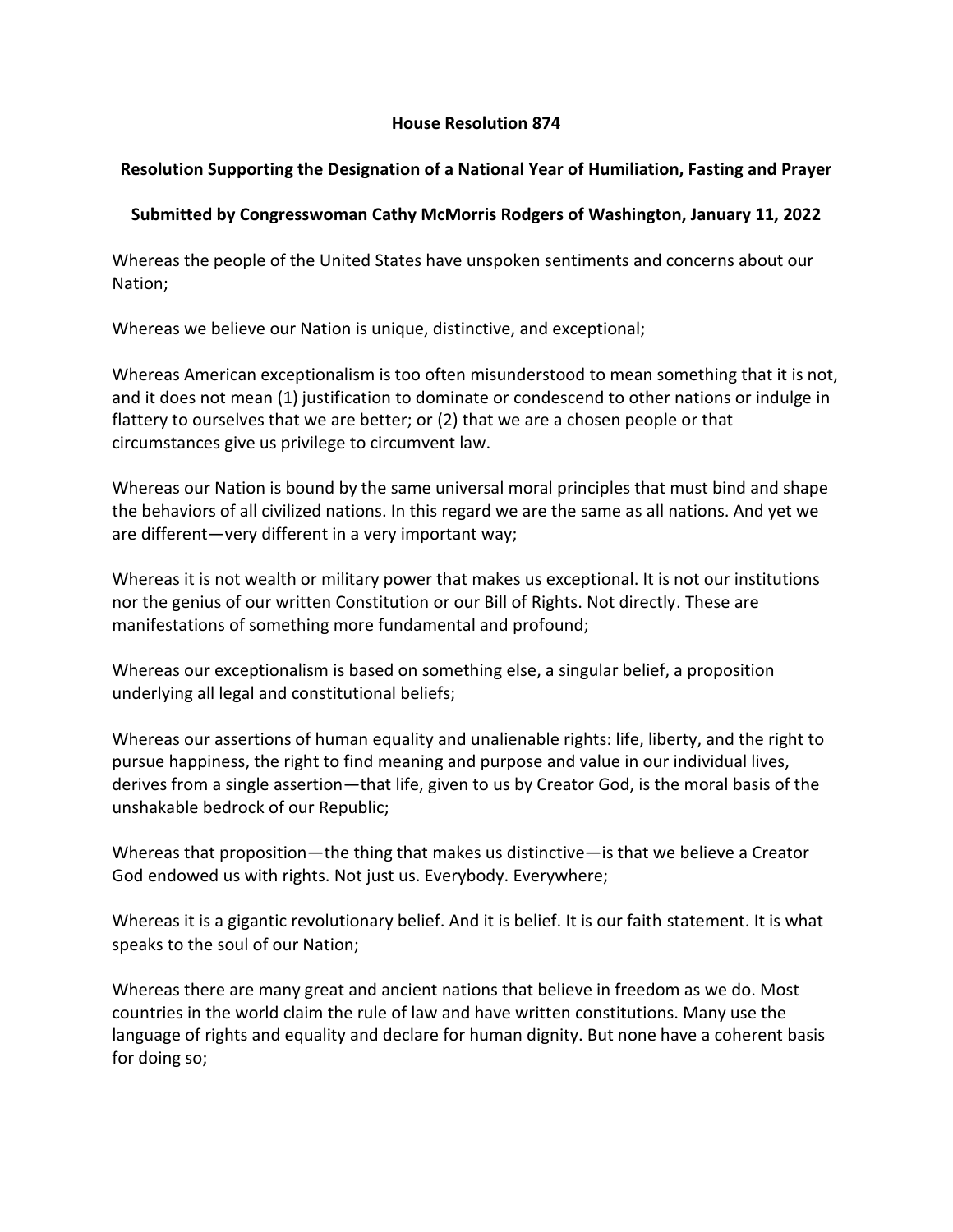Whereas we alone occupy that space. God gave us rights— made us in His image and therefore demonstrated all human beings are created equal. Even the unborn. From conception;

Whereas the poor, the infirm, the old, the weak, all colors and kinds, all races, all of us are endowed by the Creator, equally, because we are made in His image;

Whereas without this fundamental belief, rights become only social protocol, conventions, historic inheritances, creatures of state citizenship, class, identity, features of consensus, and they become malleable and fading creatures in the capricious hands of willful men;

Whereas America is different because God endowed us with rights;

Whereas that belief is either true or it is false. If it is false, then we Americans, among all mankind, are most to be pitied. The experiment must fail. It cannot and must not succeed;

Whereas if it true, then we have built our country on a foundation that cannot be shaken if we are true to it—we are anchored to the eternal bedrock of all truths. As Lincoln said, ''as a nation of free men we will live forever or die by suicide'';

Whereas to those whom are given much, much is expected. And somewhere deep down inside ordinary Americans know this. It is in the air we breathe;

Whereas only we ourselves can end this great experiment, and there are no external mortal forces that can over- come the bulwarks of that eternal truth;

Whereas what we believe matters, our invisible immaterial beliefs are the strength of the national soul, and the things that we hold to and serve are the foundations of our institutions, our laws, our liberty, and the hope of the Nation;

Whereas when the Founders established this Republic 250 years ago and created the institutions that guide us, they were well aware that those institutions were insufficient in themselves to govern a free people;

Whereas the lifeblood and heartbeat of the Nation is moral character. Not the institutions. Not the institutions or even the laws in themselves. For laws and institutions are corruption without the rectitude and wisdom of a moral, decent people themselves;

Whereas without the people bracing themselves to wisdom and the holdfasts of character our institutions have no power to preserve us;

Whereas if the people ever lose their love of truth, justice, goodness, and the efflorescence of beauty that flourishes in them—there can be no hope in the parchment barriers of a Constitution or the institutions created by it. No matter how noble that hope is. In effect everything rises and falls in our Republic as consequence of the character of the people;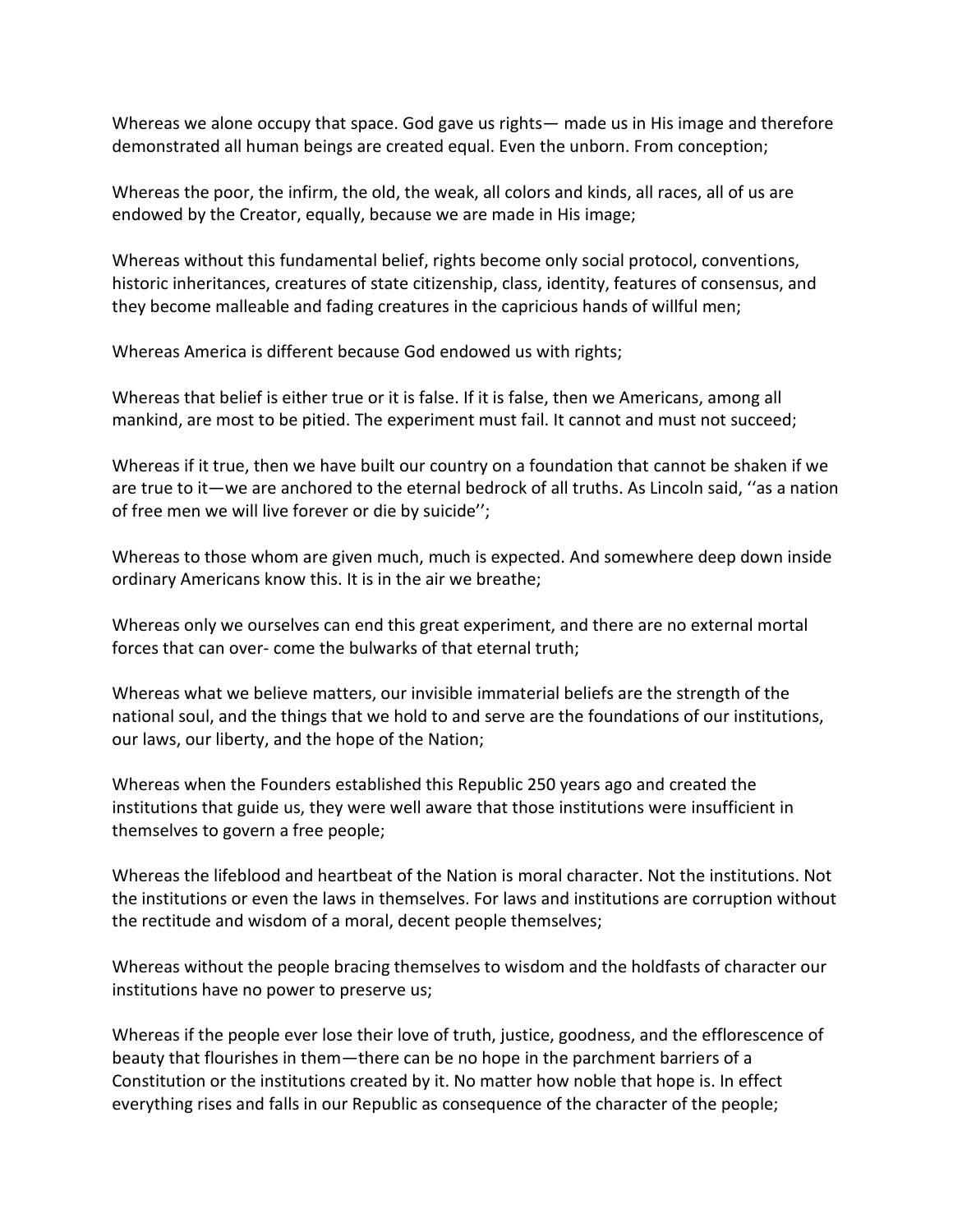Whereas as a Nation we live or die by the standards of our own moral character;

Whereas the Founders knew this—but many of us know we are forgetting it;

Whereas John Adams wrote to the militia of Massachusetts, ''We have no government armed with power capable of contending with human passions unbridled by morality and religion. Avarice, ambition and revenge would break the strongest cords of our Constitution as a whale goes through a net. Our Constitution was made only for a moral and religious people. It is wholly inadequate to the government of any other.'';

Whereas John Adams is saying that the power of the state is not secured by the power of arms, but is anchored in the honesty and decency of the people;

Whereas today this may seem a quaint notion, but the Founders who experimented in government to create a just and free society understood explicitly that freedom and justice are not the product of institutions but rather institutions that defend freedom and justice are the product of a moral people;

Whereas freedom cannot exist without morality. George Washington understood this. John Adams understood this. Abraham Lincoln understood this. Dr. Martin Luther King, Jr., understood this;

Whereas when we drift from the Creator we drift from the source of our own liberty;

Whereas when we forget our duties to God we forget our duties to each other;

Whereas when we become prideful and lazy and forget the Father of all rights we become the orphans of oppression, and we are lost without the guiding hand of the Almighty;

Whereas it may seem that Congress is not the place to introduce an appeal to God, but our rights and all our institutions are based upon the presumption of a just and Almighty God;

Whereas Congress itself rests upon the foundation that our Creator gave us the right to govern themselves;

Whereas Abraham Lincoln said, ''It is altogether fitting and proper that we do this'';

Whereas we the people of the United States continue our search for a more perfect union;

Whereas we are a people conceived in liberty and dedicated to the proposition that all are created equal, yet like in the days of President Abraham Lincoln, when he observed that ''we have forgotten the gracious hand which preserved us in peace and multiplied, enriched, and strengthened us'';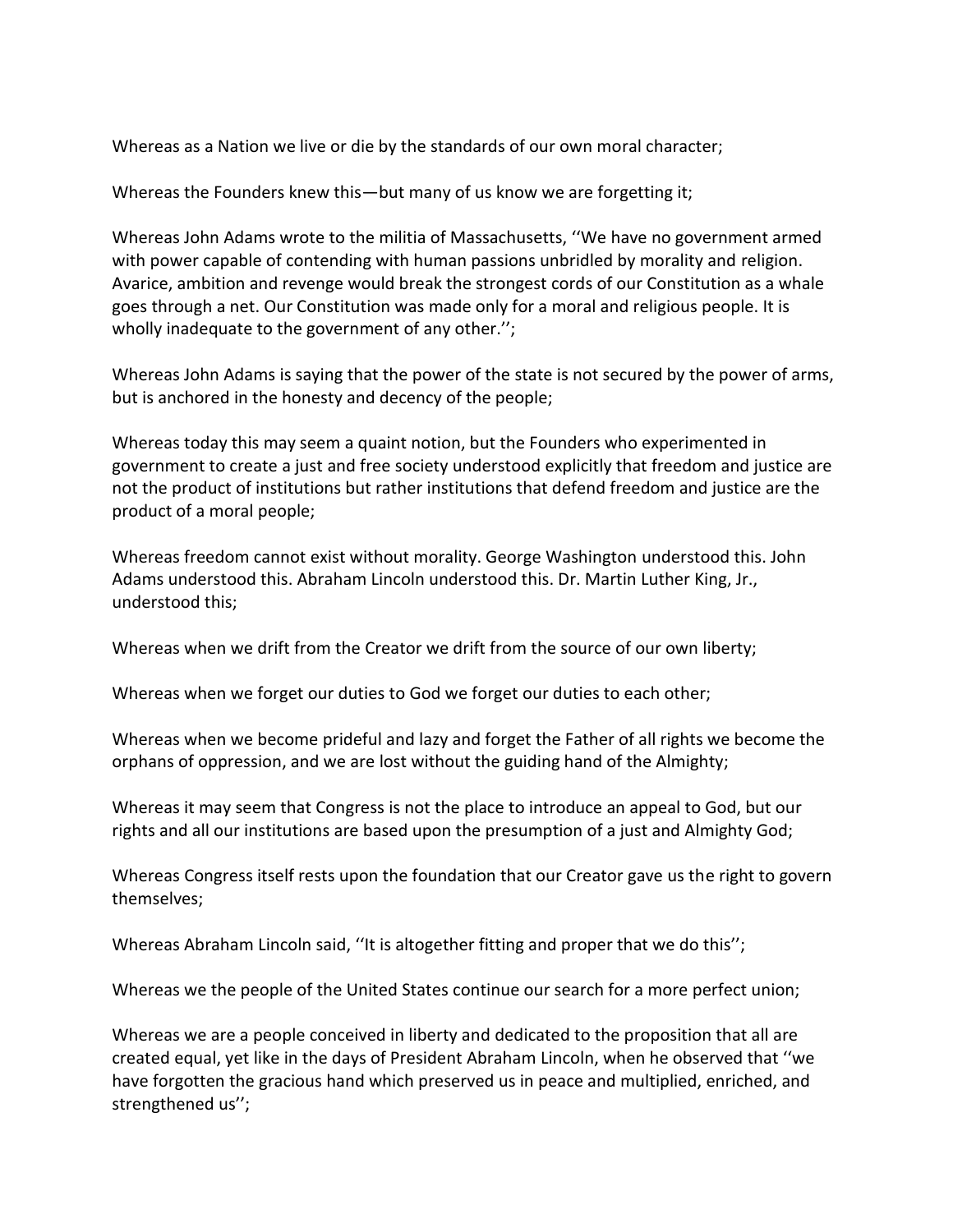Whereas ''we have vainly imagined, in the deceitfulness of our hearts, that all these blessings were produced by some superior wisdom and virtue of our own'';

Whereas we confess we are a self-consumed, prideful, and unloving people, quick to point out the speck in another person's eye while missing the log in our own;

Whereas we are trusting in our wealth and skill and leaning on our own understanding;

Whereas we have become ungrateful, lovers of pleasure, stubborn, hardhearted, divisive, and unforgiving;

Whereas we confess that instead of speaking of forgiveness, we cry out for vengeance, and we have allowed the poisonous root of bitterness to grow up to trouble us;

Whereas the global pandemic of COVID–19 has intensified fear, unknowns, chaos, and confusion;

Whereas the impact of lockdowns and isolations has been severe further exacerbating the breakdown of mental health, families, communities, and our Nation;

Whereas we are divided, perhaps like we haven't seen since the Civil War, when President Abraham Lincoln by faith prayed saying, ''May we again devote ourselves to prayer and acknowledge as a people and as a nation our dependence upon the overruling power of God. Let us confess our sins and transgressions in humble sorrow, yet with the assured hope that genuine repentance will lead to mercy and pardon'';

Whereas, by faith, at the 1787 Constitutional Convention when the outcome looked grim, Benjamin Franklin appealed to the delegates and urged prayer asking, ''I have lived, a long time, and the longer I live, the more convincing proofs I see of this truth—that God governs in the affairs of men. And if a sparrow cannot fall to the ground without his notice, is it probable that an empire can rise without his aid?'';

Whereas during World War I and at the signing of the Armistice, President Wilson proclaimed, ''Complete victory . . . God has indeed been gracious, let us thank Him.'';

Whereas this year marked the 80th anniversary of the initial National Bible Week declaration made by President Franklin D. Roosevelt just weeks before the start of World War II;

Whereas George Washington Carver, born a slave during the Civil War, testified in 1921 in front of the House Ways and Means Committee expounding on a myriad of ingenious uses for the peanut transforming the economy and which had been revealed to him by faith as he regularly walked through the woods at 4 a.m.;